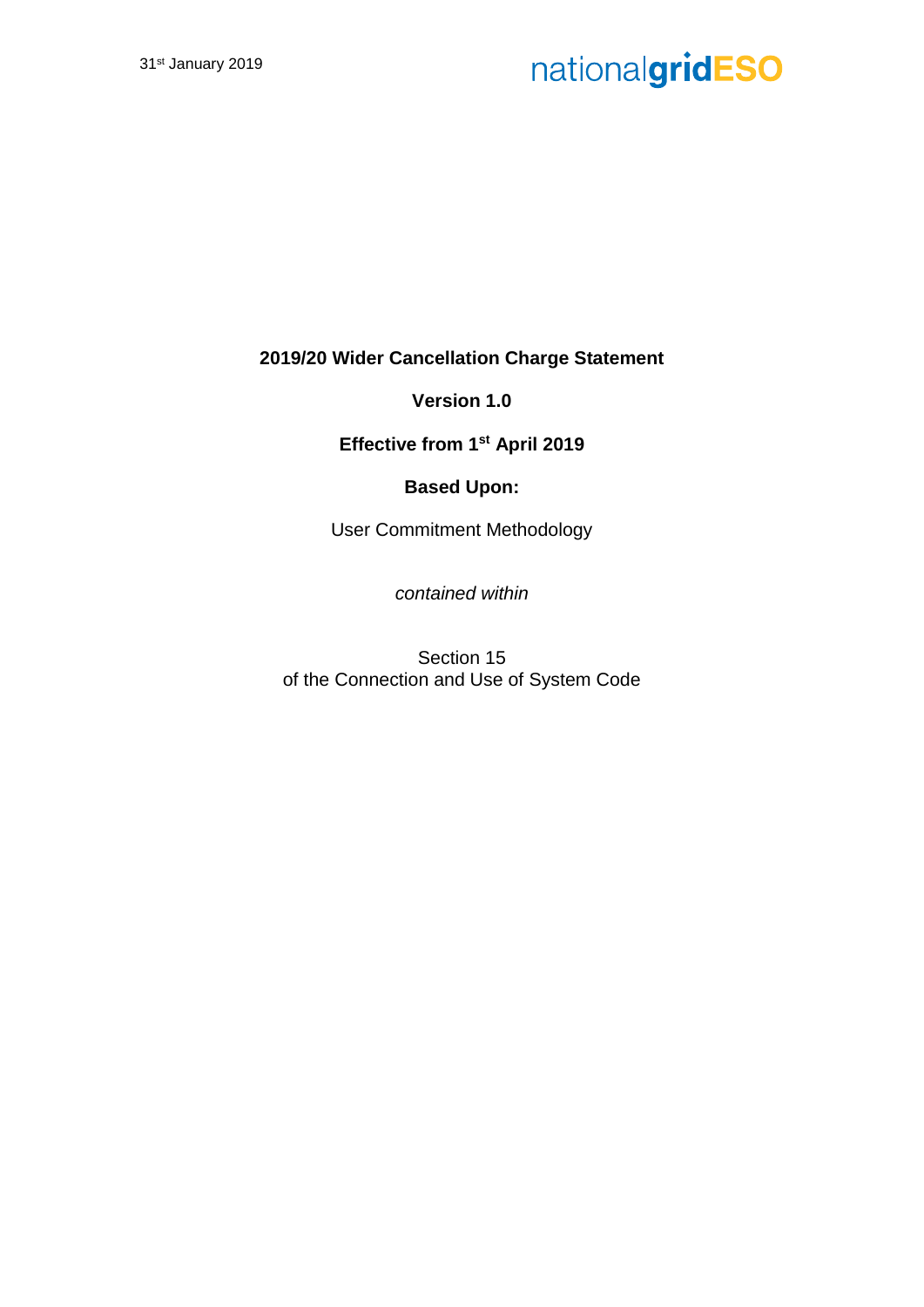#### **1. Wider Cancellation Charge Tariff Statement**

#### **1.1 Introduction**

This document is a statement which contains the 2019/20 tariff for the Wider Cancellation Charge payable by users who wish to terminate agreements and/or reduce Transmission Entry Capacity (TEC) or Developer Capacity.

This document also shows the various parameters and variables used to calculate this tariff as well as a forecast for the period through to financial year 2022/23.

#### **1.2 Background**

Arrangements for generation user commitment have been codified as Section 15 of the Connection and Use of System Code (CUSC) as a result of the CUSC Modification Proposal (CMP) 192. The arrangements have replaced the interim Final Sums methodology and the Interim Generic User Commitment Methodology (IGUCM) for generators.

This became effective from 1<sup>st</sup> April 2013.

For full details of the arrangements please refer to CUSC Section 15. A National Grid CMP192 guidance document is also available at:

[https://www.nationalgrid.com/sites/default/files/documents/5638-](https://www.nationalgrid.com/sites/default/files/documents/5638-CMP192%20Updated%20Guidance%20Document.pdf) [CMP192%20Updated%20Guidance%20Document.pdf](https://www.nationalgrid.com/sites/default/files/documents/5638-CMP192%20Updated%20Guidance%20Document.pdf)

Following the implementation of CMP222 (User Commitment for Non-Generation Users) on 1st April 2015 there is also a requirement for Interconnectors and Pumped Storage to secure under CUSC Section 15.

In addition, CMP223 (Arrangements for Relevant Distributed Generators under the Enduring Generation User Commitment) was implemented on 1st April 2016. CMP223 requires embedded generation to secure a different percentage to directly connected generation under CUSC Section 15, as detailed within section 5 of this statement.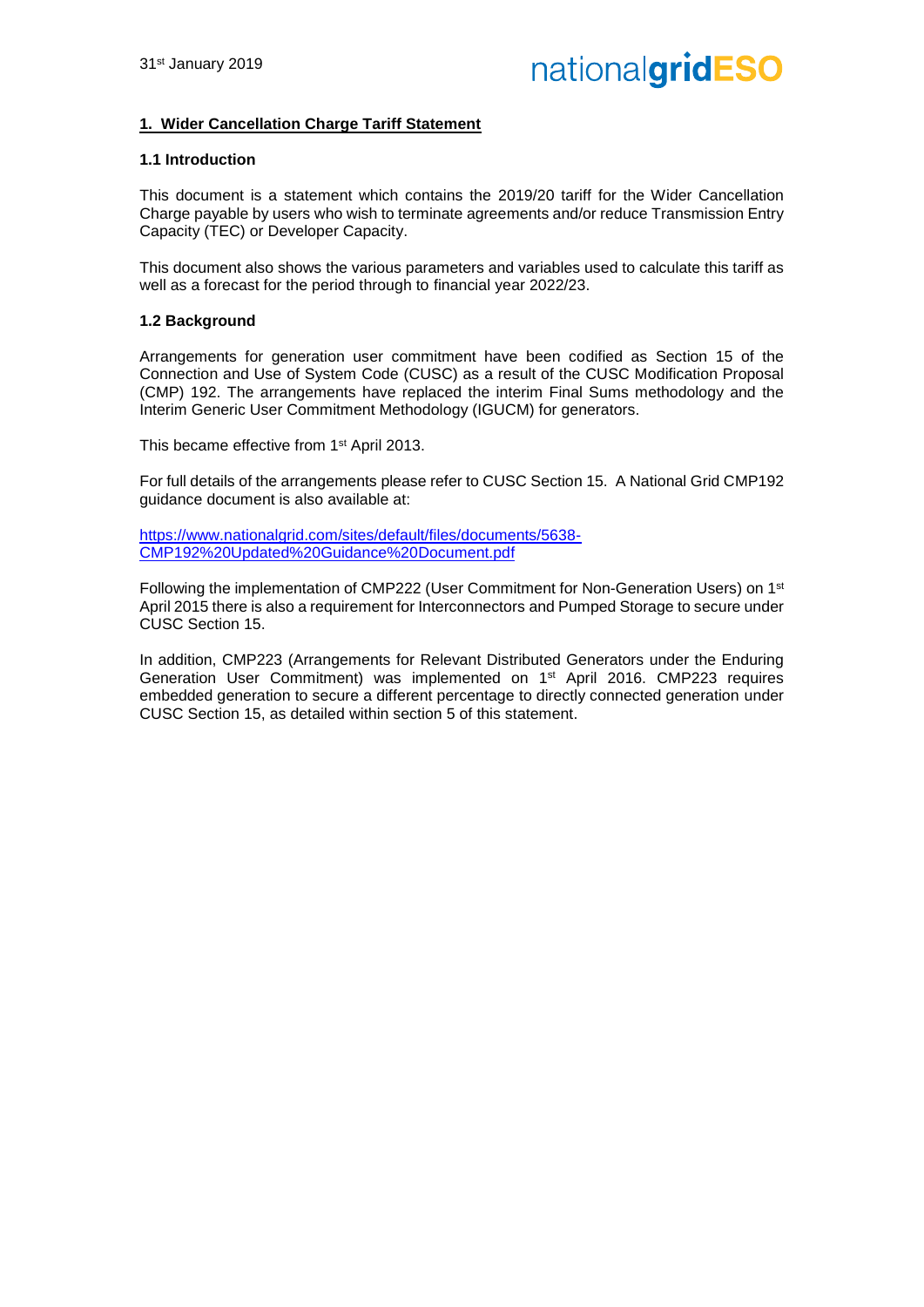#### **1.3 2019/20 Cancellation Charge Tariff Statement**

| Zone           | <b>Tariff</b><br>(£/MW) | Zone           | <b>Tariff</b><br>(E/MW) | Zone           | <b>Tariff</b><br>(E/MW) |
|----------------|-------------------------|----------------|-------------------------|----------------|-------------------------|
| A <sub>1</sub> | £7,944.63               | G <sub>6</sub> | £0.00                   | N <sub>3</sub> | £1,617.09               |
| A2             | £0.00                   | G7             | £0.00                   | N <sub>4</sub> | £1,617.09               |
| A <sub>3</sub> | £7,944.63               | H1             | £0.00                   | N <sub>5</sub> | £1,617.09               |
| A4             | £0.00                   | H <sub>2</sub> | £0.00                   | N <sub>6</sub> | £0.00                   |
| A <sub>5</sub> | £0.00                   | H <sub>6</sub> | £0.00                   | N7             | £0.00                   |
| A <sub>6</sub> | £7,944.63               | J <sub>1</sub> | £0.00                   | N <sub>8</sub> | £1,617.09               |
| A7             | £7,944.63               | J2             | £3,072.83               | P <sub>1</sub> | £0.00                   |
| A <sub>8</sub> | £0.00                   | J3             | £3,072.83               | P <sub>2</sub> | £0.00                   |
| A <sub>9</sub> | £7,944.63               | J <sub>4</sub> | £0.00                   | P <sub>3</sub> | £1,617.09               |
| <b>B1</b>      | £2,325.88               | J <sub>5</sub> | £3,072.83               | P <sub>4</sub> | £1,617.09               |
| <b>B2</b>      | £1,100.20               | J <sub>6</sub> | £0.00                   | P <sub>5</sub> | £0.00                   |
| B <sub>3</sub> | £0.00                   | J7             | £0.00                   | P <sub>6</sub> | £1,617.09               |
| <b>B4</b>      | £0.00                   | J8             | £0.00                   | P7             | £1,617.09               |
| C <sub>1</sub> | £1,225.67               | K <sub>1</sub> | £820.16                 | P <sub>8</sub> | £1,617.09               |
| C <sub>2</sub> | £1,225.67               | K <sub>2</sub> | £820.16                 | Q2             | £9,236.72               |
| C <sub>3</sub> | £3,322.32               | K4             | £820.16                 | Q <sub>4</sub> | £0.00                   |
| C <sub>4</sub> | £4,422.53               | K <sub>5</sub> | £820.16                 | Q <sub>5</sub> | £9,236.72               |
| C <sub>5</sub> | £1,225.67               | K <sub>6</sub> | £820.16                 | Q <sub>6</sub> | £9,236.72               |
| C <sub>6</sub> | £1,225.67               | L1             | £0.00                   | Q7             | £0.00                   |
| C7             | £4,422.53               | L2             | £0.00                   | Q8             | £9,236.72               |
| C <sub>9</sub> | £4,422.53               | L <sub>3</sub> | £820.16                 | R <sub>4</sub> | £0.00                   |
| D <sub>4</sub> | £0.00                   | L <sub>5</sub> | £820.16                 | R <sub>5</sub> | £5,402.88               |
| D <sub>5</sub> | £0.00                   | L7             | £820.16                 | R <sub>6</sub> | £5,402.88               |
| D <sub>6</sub> | £0.00                   | L8             | £0.00                   | $S5*$          | £12,294.24              |
| E <sub>1</sub> | £0.00                   | M4             | £0.00                   | $S6*$          | £12,048.40              |
| E <sub>6</sub> | £0.00                   | M <sub>5</sub> | £1,617.09               | T <sub>1</sub> | £17,138.79              |
| E7             | £0.00                   | M <sub>6</sub> | £1,617.09               | T <sub>2</sub> | £13,618.42              |
| E <sub>8</sub> | £0.00                   | M7             | £1,617.09               | T <sub>3</sub> | £12,709.75              |
| F <sub>6</sub> | £1,100.21               | M <sub>8</sub> | £1,617.09               | T <sub>4</sub> | £12,709.75              |
| G <sub>1</sub> | £0.00                   | N <sub>1</sub> | £1,617.09               | T <sub>5</sub> | £20,033.57              |
| G <sub>5</sub> | £0.00                   | N <sub>2</sub> | £1,617.09               |                |                         |

| Zone            | Tariff<br>(£/MW) |
|-----------------|------------------|
| N3              | £1,617.09        |
| N4              | £1,617.09        |
| N5              | £1,617.09        |
| N6              | £0.00            |
| N7              | £0.00            |
| N <sub>8</sub>  | £1,617.09        |
| P1              | £0.00            |
| P2              | £0.00            |
| P3              | £1,617.09        |
| P4              | £1,617.09        |
| P5              | £0.00            |
| P6              | £1,617.09        |
| P7              | £1,617.09        |
| P8              | £1,617.09        |
| Q2              | £9,236.72        |
| Q4              | £0.00            |
| Q <sub>5</sub>  | £9,236.72        |
| Q6              | £9,236.72        |
| Q7              | £0.00            |
| Q8              | £9,236.72        |
| R4              | £0.00            |
| R5              | £5,402.88        |
| R6              | £5,402.88        |
| $\mathsf{S5}^*$ | £12,294.24       |
| $S6*$           | £12,048.40       |
| T1              | £17,138.79       |
| T2              | £13,618.42       |
| T3              | £12,709.75       |
| T4              | £12,709.75       |
| T5              | £20,033.57       |

*Table 1.1 – Wider Cancellation Charge Tariff*

Please note that a Wider Cancellation Charge Tariff of £0/MW applies to zones where there is no liable generation e.g. no generation connecting within a particular zone within the next 4 year period.

\* The Scottish zones within the SPT network area have been updated to reflect the latest Electricity Ten Year Statement zonal diagrams, which show 2 zones (S5 and S6). All previous zones within this area have been removed from the tariff  $(S1 - S4$  and  $S7 - S9)$ .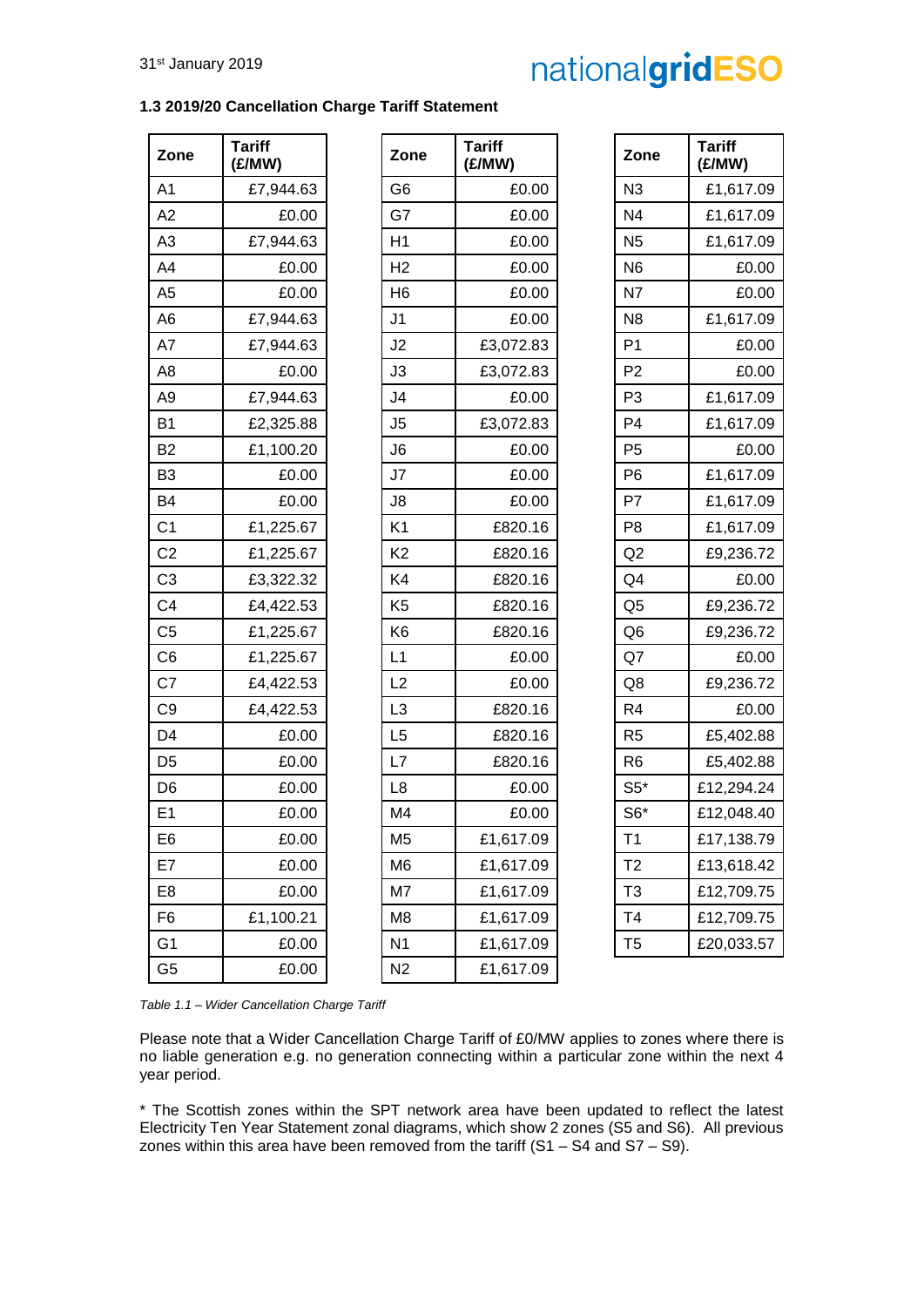

#### **1.4 Closure and TEC Reduction – Connected Generation**

In the event of notification of a reduction in Transmission Entry Capacity (TEC) Connected Generators will be liable for up to two years Wider Cancellation Charge based on notice of reduction or closure. Please note that the tariff is applicable from the date of notice.

| Years notice | % liability of wider cancellation charge |
|--------------|------------------------------------------|
|              | ገ%                                       |
|              | 75%                                      |
|              | 100%                                     |

*Table 1.2 – Notice Periods*

This liability replaces the previous liability which was equal to Transmission Network Use of System (TNUoS) charges at their contracted capacity.

For comparison, the link below shows the forecast future TNUoS tariffs.

<https://www.nationalgrideso.com/charging/transmission-network-use-system-tnuos-charges>

#### **2. Inputs**

The wider cancellation charge is calculated using each Transmission Owner's (TO) forecast of both load related and non-load related wider capex. The apportionment of wider capex to each zone is based on the following factors.

| <b>Input</b>           | <b>Source/Fixed Factor</b>    | <b>Description</b>                     |
|------------------------|-------------------------------|----------------------------------------|
| User Risk Factor       | 50%                           | The share of the wider risk between    |
|                        |                               | generation and consumers.              |
| Global Asset           | 33%                           | The percentage of the wider            |
| Reuse Factor           |                               | transmission assets which a TO could   |
|                        |                               | potentially reuse on another project.  |
| <b>Boundary levels</b> | As per latest FES             | Depth of each ETYS boundary            |
|                        | Scenarios / ETYS              | multiplied by the increase in required |
|                        |                               | capability on that boundary.           |
| Boundary non-          | As per latest FES             | Ratio between available capacity and   |
| compliance factors     | Scenarios / ETYS              | required capability on each boundary.  |
| Generation base        | <b>TEC and Interconnector</b> | Current and Future Generation by zone. |
|                        | Registers                     |                                        |
| Capex data             | TO forecasts                  | TO forecasts of load related and non-  |
|                        |                               | load related wider capex               |

*Table 2.1 – Calculation Inputs*

Please note that for further information on boundary compliance, future reinforcements, which zones impact on each boundary, capabilities and required transfers please refer to the Electricity Ten Year Statement (ETYS).

Tariffs were calculated according to the methodology in CUSC Section 15 using zones and boundaries from the ETYS.

Network boundaries and zone diagrams are shown in ETYS Appendix A.

You can find the latest Electricity Ten Year Statement by following this link:

<https://www.nationalgrideso.com/insights/electricity-ten-year-statement-etys>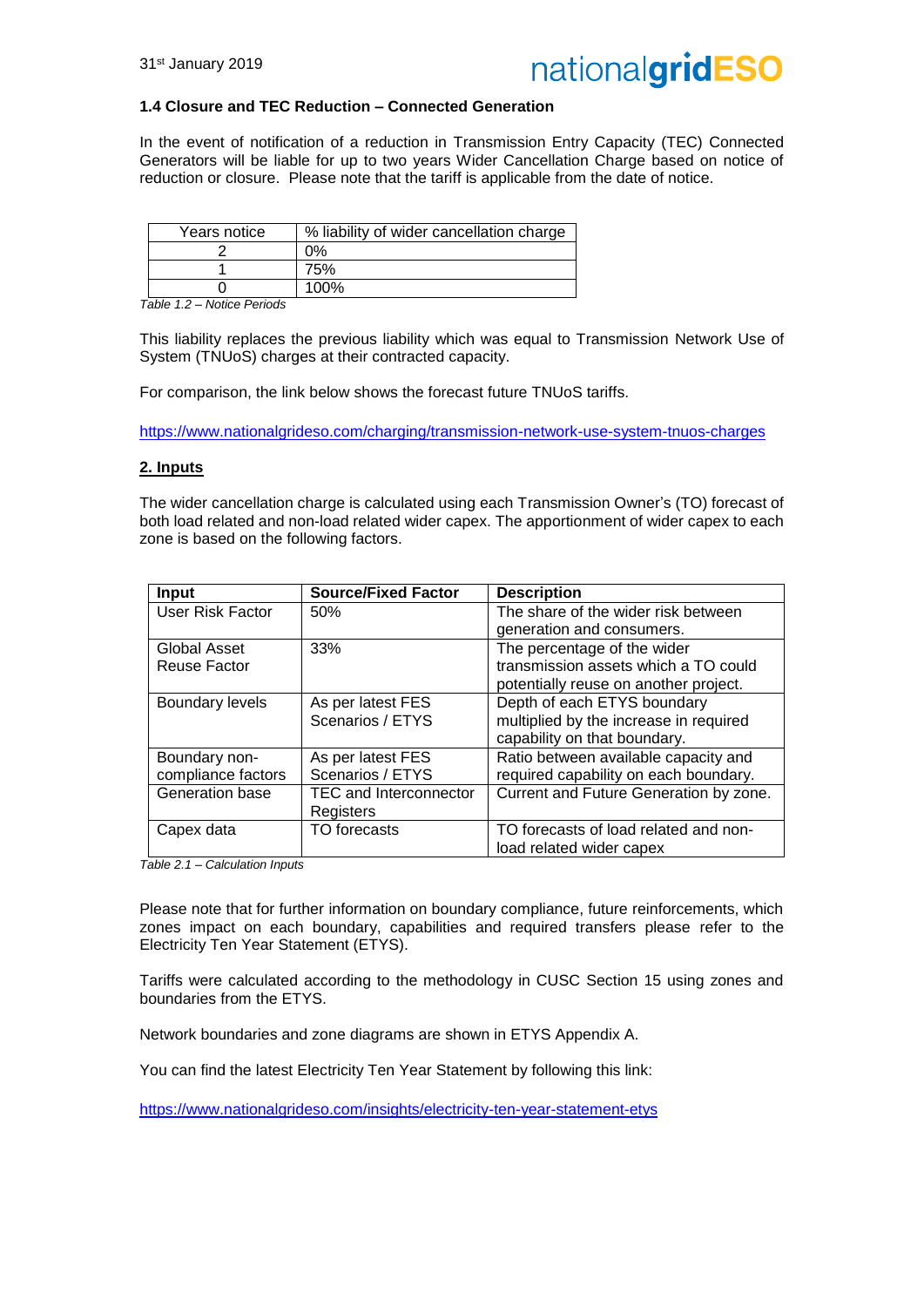#### **3. Calculation Variables 2019/20**

This section shows details of the capital expenditure (capex) figures and boundary data that feed into the calculation of the wider cancellation charge tariff.

#### **3.1 Capex**

Table 3.1 shows the combined load related and non-load related wider capex figures for the three onshore TO's, namely National Grid Electricity Transmission (NGET), Scottish Hydro Electric Transmission (SHE Transmission) and Scottish Power Transmission (SPT), for the 2019/20 period;

|                                                                                        | £m    |
|----------------------------------------------------------------------------------------|-------|
| <b>Wider Load Related Capex</b>                                                        | 715   |
| Wider Non-Load Related Capex                                                           | 1.030 |
| $\bigcap_{i=1}^n A_i$ . $\bigcap_{i=1}^n A_i$ . $\bigcap_{i=1}^n A_i$<br>$T - L L - T$ |       |

*Table 3.1 – Capex Figures*

#### **3.2 Boundary Data**

Table 3.2 shows by zone the boundary capabilities, required increase in capabilities and compliance factors used to calculate the 2019/20 tariff:

| <b>Boundary</b>  | <b>Current</b><br><b>Capability</b><br>(MW) | Increase in<br><b>Required</b><br><b>Capability</b><br>(MW) | <b>Compliance</b><br><b>Factor</b> |
|------------------|---------------------------------------------|-------------------------------------------------------------|------------------------------------|
| B <sub>0</sub>   | 1,034                                       | 74                                                          | 100%                               |
| <b>B1</b>        | 2,333                                       | 74                                                          | 97%                                |
| B <sub>1</sub> a | 2,608                                       | 113                                                         | 83%                                |
| B <sub>2</sub>   | 2,868                                       | 261                                                         | 83%                                |
| B4               | 3,329                                       | 294                                                         | 81%                                |
| B <sub>5</sub>   | 3,699                                       | 310                                                         | 96%                                |
| B <sub>6</sub>   | 6,609                                       | 733                                                         | 91%                                |
| B7               | 6,495                                       | 1,285                                                       | 87%                                |
| B7a              | 8,733                                       | 1,253                                                       | 89%                                |
| B <sub>8</sub>   | 10,080                                      | 1,373                                                       | 100%                               |
| B <sub>9</sub>   | 12,800                                      | -97                                                         | 100%                               |
| EC <sub>5</sub>  | 3,546                                       | 325                                                         | 100%                               |
| <b>B13</b>       | 2                                           | $-62$                                                       | 0%                                 |
| <b>B14</b>       | 12,299                                      | 281                                                         | 100%                               |
| SC <sub>1</sub>  | 5,150                                       | 2,129                                                       | 100%                               |
| SC <sub>3</sub>  | 6,015                                       | 380                                                         | 82%                                |
| LE <sub>1</sub>  | 9,766                                       | 380                                                         | 100%                               |

*Table 3.2 – Boundary Data*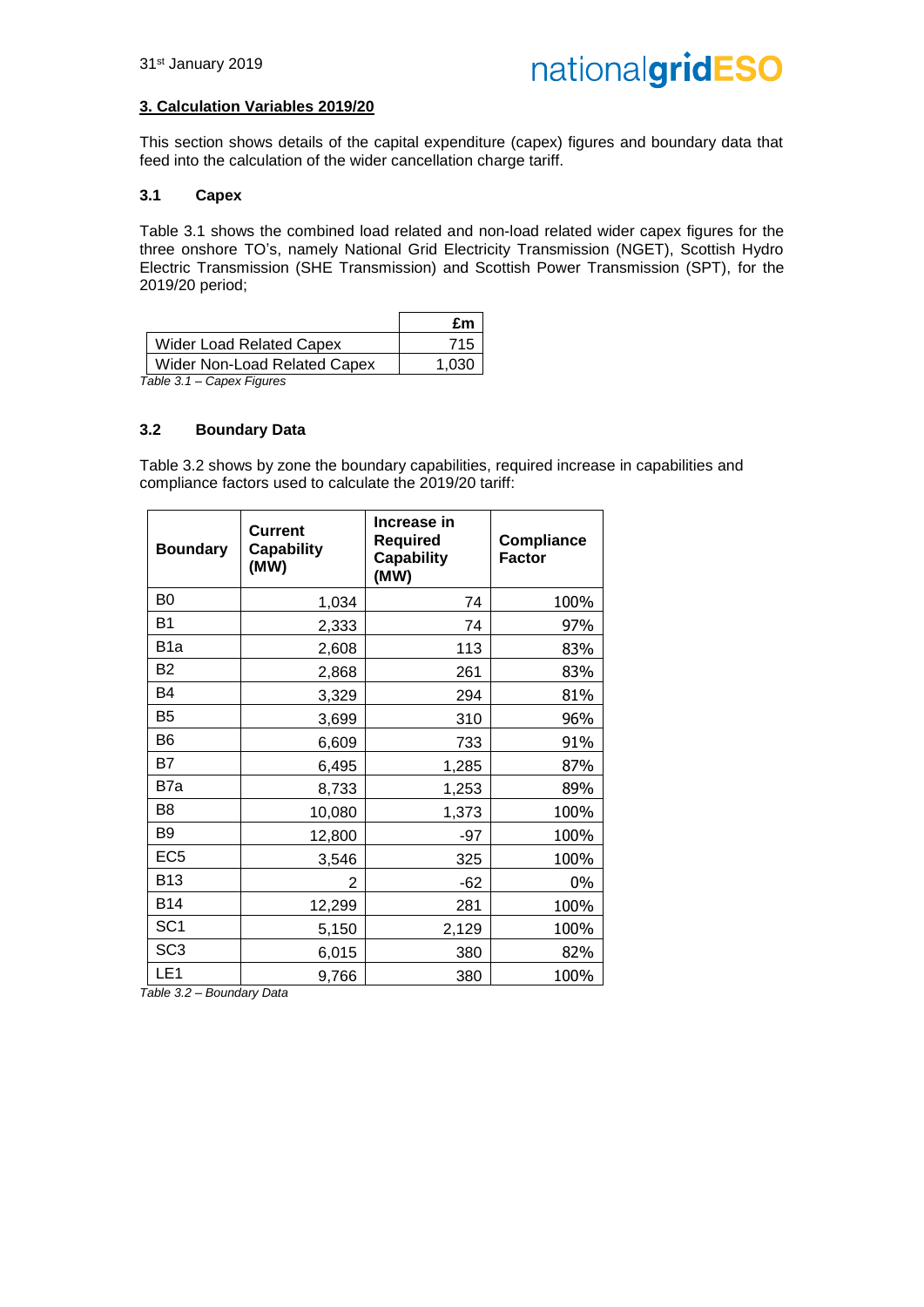#### **4. Forecasts**

#### **4.1 Capex**

Table 4.1 shows the forecast load related and non-load related capex figures for the three financial years beyond 2019/20 shown in section 2 of this document:

|                                 | 20/21<br>£m | 21/22<br>£m | 22/23<br>£m |
|---------------------------------|-------------|-------------|-------------|
| <b>Wider Load Related Capex</b> | 744         | 673         | 695         |
| Wider Non-Load Related Capex    | 1.063       | 719         |             |

*Table 4.1 – Forecast Capex*

#### **4.2 Tariffs**

Tables 4.2-4.4 show the forecast of the wider cancellation charge tariff for the three financial years beyond the published statement shown in section 1.3 of this document:

#### **2020/21 Forecast Tariffs**

| Zone           | <b>Tariff</b><br>(£/MW) |  |
|----------------|-------------------------|--|
| A <sub>1</sub> | £8,239.95               |  |
| A <sub>2</sub> | £0.00                   |  |
| A3             | £8,239.95               |  |
| A4             | £0.00                   |  |
| A <sub>5</sub> | £0.00                   |  |
| A6             | £8,239.95               |  |
| A7             | £8,239.95               |  |
| A8             | £0.00                   |  |
| A <sub>9</sub> | £8,239.95               |  |
| B <sub>1</sub> | £2,117.93               |  |
| B <sub>2</sub> | £361.06                 |  |
| B3             | £0.00                   |  |
| B4             | £0.00                   |  |
| C <sub>1</sub> | £1,756.87               |  |
| C <sub>2</sub> | £1,756.87               |  |
| C3             | £3,333.37               |  |
| C <sub>4</sub> | £3,694.43               |  |
| C <sub>5</sub> | £1,756.87               |  |
| C6             | £1,756.87               |  |
| C7             | £3,694.43               |  |
| C <sub>9</sub> | £3,694.43               |  |
| D4             | £0.00                   |  |
| D5             | £0.00                   |  |
| D6             | £0.00                   |  |
| E1             | £0.00                   |  |
| E6             | £0.00                   |  |
| E7             | £0.00                   |  |
| E8             | £366.27                 |  |
| F6             | £366.27                 |  |
| G1             | £0.00                   |  |
| G5             | £0.00                   |  |

| Zone            | <b>Tariff</b><br>(£/MW) | Zone           | <b>Tariff</b><br>(£/MW) | Zone           | Tariff (£/MW) |
|-----------------|-------------------------|----------------|-------------------------|----------------|---------------|
| A <sub>1</sub>  | £8,239.95               | G <sub>6</sub> | £0.00                   | N <sub>3</sub> | £1,915.88     |
| A2              | £0.00                   | G7             | £0.00                   | N <sub>4</sub> | £1,915.88     |
| A3              | £8,239.95               | H1             | £0.00                   | N <sub>5</sub> | £1,915.88     |
| A4              | £0.00                   | H <sub>2</sub> | £0.00                   | N <sub>6</sub> | £0.00         |
| $\overline{A5}$ | £0.00                   | H <sub>6</sub> | £0.00                   | N7             | £0.00         |
| A6              | £8,239.95               | J <sub>1</sub> | £0.00                   | N <sub>8</sub> | £1,915.88     |
| $\overline{A7}$ | £8,239.95               | J2             | £1,501.67               | P <sub>1</sub> | £0.00         |
| A8              | £0.00                   | J3             | £1,501.67               | P <sub>2</sub> | £0.00         |
| A9              | £8,239.95               | J4             | £0.00                   | P <sub>3</sub> | £1,915.88     |
| B1              | £2,117.93               | J5             | £1,501.67               | P <sub>4</sub> | £1,915.88     |
| B <sub>2</sub>  | £361.06                 | J6             | £0.00                   | P <sub>5</sub> | £1,915.88     |
| B3              | £0.00                   | J7             | £0.00                   | P <sub>6</sub> | £1,915.88     |
| B4              | £0.00                   | J8             | £0.00                   | P7             | £1,915.88     |
| C <sub>1</sub>  | £1,756.87               | K <sub>1</sub> | £1,199.10               | P <sub>8</sub> | £1,915.88     |
| C <sub>2</sub>  | £1,756.87               | K <sub>2</sub> | £1,199.10               | Q2             | £7,517.63     |
| C <sub>3</sub>  | £3,333.37               | K4             | £1,199.10               | Q <sub>4</sub> | £0.00         |
| C4              | £3,694.43               | K <sub>5</sub> | £1,199.10               | Q <sub>5</sub> | £7,517.63     |
| C5              | £1,756.87               | K <sub>6</sub> | £1,199.10               | Q <sub>6</sub> | £7,517.63     |
| C6              | £1,756.87               | L1             | £0.00                   | Q7             | £7,517.63     |
| $\overline{C7}$ | £3,694.43               | L2             | £0.00                   | Q8             | £7,517.63     |
| C9              | £3,694.43               | L <sub>3</sub> | £1,199.10               | R <sub>4</sub> | £0.00         |
| D4              | £0.00                   | L <sub>5</sub> | £1,199.10               | R <sub>5</sub> | £4,773.65     |
| D5              | £0.00                   | L7             | £1,199.10               | R <sub>6</sub> | £4,773.65     |
| D6              | £0.00                   | L <sub>8</sub> | £0.00                   | S <sub>5</sub> | £9,824.38     |
| E1              | £0.00                   | M4             | £0.00                   | S <sub>6</sub> | £9,573.37     |
| E6              | £0.00                   | M <sub>5</sub> | £1,915.88               | T <sub>1</sub> | £14,706.07    |
| E7              | £0.00                   | M <sub>6</sub> | £1,915.88               | T <sub>2</sub> | £11,182.59    |
| E8              | £366.27                 | M7             | £1,915.88               | T <sub>3</sub> | £10,266.33    |
| F6              | £366.27                 | M <sub>8</sub> | £1,915.88               | T <sub>4</sub> | £10,266.33    |
| G1              | £0.00                   | N <sub>1</sub> | £1,915.88               | T <sub>5</sub> | £17,520.62    |
| G5              | £0.00                   | N <sub>2</sub> | £1,915.88               |                |               |

| <b>Tariff</b><br>(£/MW) | Zone           | Tariff (£/MW) |
|-------------------------|----------------|---------------|
| £0.00                   | N <sub>3</sub> | £1,915.88     |
| £0.00                   | N <sub>4</sub> | £1,915.88     |
| £0.00                   | N <sub>5</sub> | £1,915.88     |
| £0.00                   | N <sub>6</sub> | £0.00         |
| £0.00                   | N7             | £0.00         |
| £0.00                   | N <sub>8</sub> | £1,915.88     |
| £1,501.67               | P <sub>1</sub> | £0.00         |
| £1,501.67               | P <sub>2</sub> | £0.00         |
| £0.00                   | P <sub>3</sub> | £1,915.88     |
| £1,501.67               | P <sub>4</sub> | £1,915.88     |
| £0.00                   | P <sub>5</sub> | £1,915.88     |
| £0.00                   | P <sub>6</sub> | £1,915.88     |
| £0.00                   | P7             | £1,915.88     |
| £1,199.10               | P <sub>8</sub> | £1,915.88     |
| £1,199.10               | Q2             | £7,517.63     |
| £1,199.10               | Q4             | £0.00         |
| £1,199.10               | Q <sub>5</sub> | £7,517.63     |
| £1,199.10               | Q <sub>6</sub> | £7,517.63     |
| £0.00                   | Q7             | £7,517.63     |
| £0.00                   | Q8             | £7,517.63     |
| £1,199.10               | R <sub>4</sub> | £0.00         |
| £1,199.10               | R <sub>5</sub> | £4,773.65     |
| £1,199.10               | R <sub>6</sub> | £4,773.65     |
| £0.00                   | S <sub>5</sub> | £9,824.38     |
| £0.00                   | S <sub>6</sub> | £9,573.37     |
| £1,915.88               | T1             | £14,706.07    |
| £1,915.88               | T <sub>2</sub> | £11,182.59    |
| £1,915.88               | T <sub>3</sub> | £10,266.33    |
| £1,915.88               | T <sub>4</sub> | £10,266.33    |
| £1,915.88               | T <sub>5</sub> | £17,520.62    |

*Table 4.2 – 2020/21 Forecast Tariffs*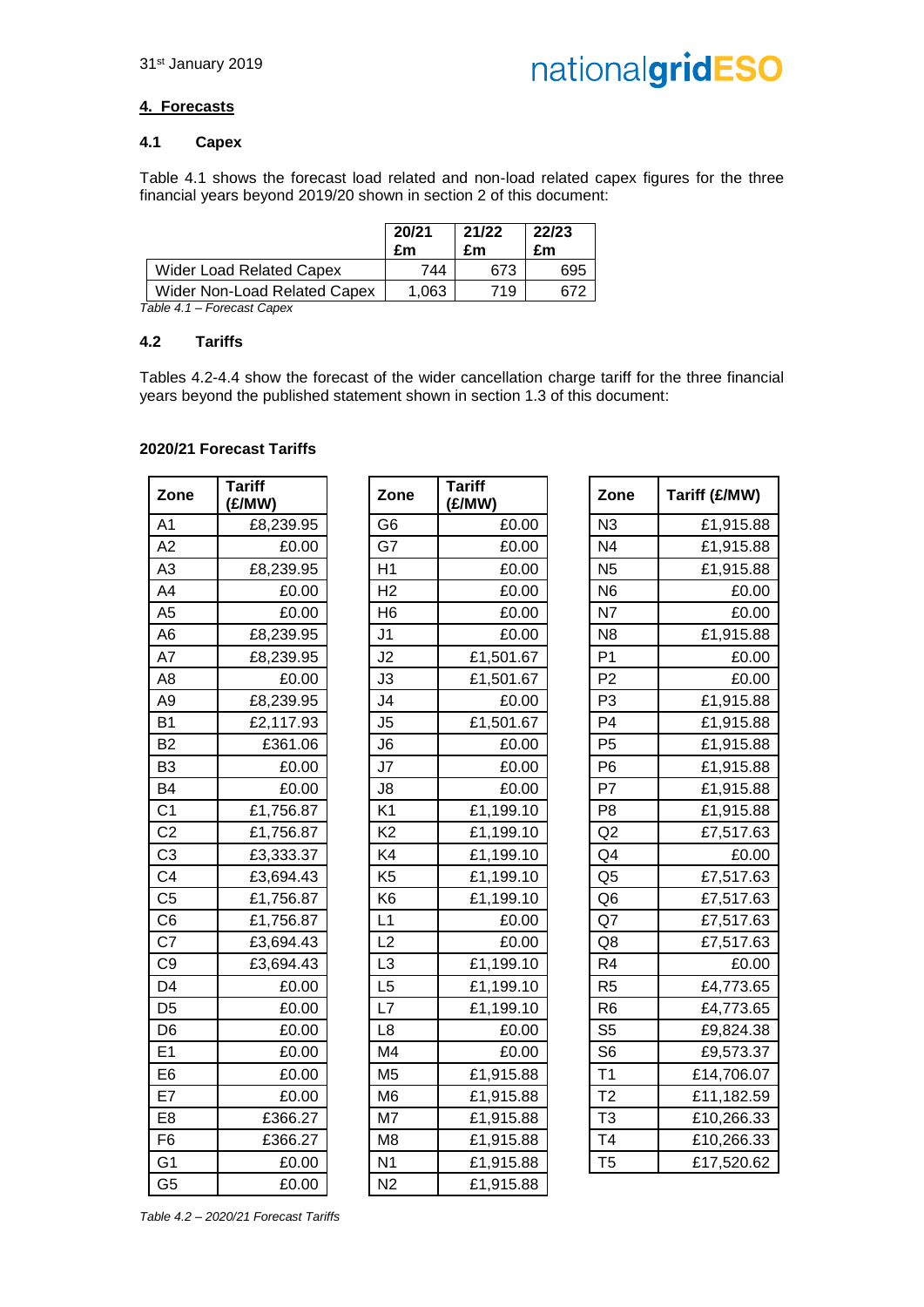#### **2021/22 Forecast Tariffs**

| Zone           | <b>Tariff</b><br>(£/MW) |
|----------------|-------------------------|
| A1             | £5,855.72               |
| A2             | £0.00                   |
| A3             | £5,855.72               |
| A4             | £0.00                   |
| A <sub>5</sub> | £0.00                   |
| A6             | £5,855.72               |
| A7             | £5,855.72               |
| A8             | £0.00                   |
| A9             | £5,855.72               |
| Β1             | £1,630.32               |
| B2             | £169.60                 |
| B3             | £0.00                   |
| B4             | £0.00                   |
| C <sub>1</sub> | £1,460.72               |
| C2             | £1,460.72               |
| C <sub>3</sub> | £2,613.05               |
| C4             | £2,782.65               |
| C <sub>5</sub> | £1,460.72               |
| C <sub>6</sub> | £1,460.72               |
| C7             | £2,782.65               |
| C9             | £2,782.65               |
| D4             | £0.00                   |
| D5             | £0.00                   |
| D6             | £0.00                   |
| E1             | £171.96                 |
| E6             | £0.00                   |
| :7<br>E        | £0.00                   |
| E8             | £171.96                 |
| F6             | £171.96                 |
| G1             | £0.00                   |
| G5             | £0.00                   |

| <b>Tariff</b><br>(£/MW) | Zone           | <b>Tariff</b><br>(£/MW) |
|-------------------------|----------------|-------------------------|
| £5,855.72               | G <sub>6</sub> | £0.00                   |
| £0.00                   | G7             | £0.00                   |
| £5,855.72               | H1             | £0.00                   |
| £0.00                   | H <sub>2</sub> | £0.00                   |
| £0.00                   | H <sub>6</sub> | £0.00                   |
| £5,855.72               | J1             | £0.00                   |
| £5,855.72               | J <sub>2</sub> | £806.34                 |
| £0.00                   | J3             | £806.34                 |
| £5,855.72               | J4             | £0.00                   |
| £1,630.32               | J <sub>5</sub> | £806.34                 |
| £169.60                 | J <sub>6</sub> | £0.00                   |
| £0.00                   | J7             | £0.00                   |
| £0.00                   | J8             | £0.00                   |
| £1,460.72               | K <sub>1</sub> | £953.39                 |
| £1,460.72               | K <sub>2</sub> | £953.39                 |
| £2,613.05               | K4             | £953.39                 |
| £2,782.65               | K <sub>5</sub> | £953.39                 |
| £1,460.72               | K <sub>6</sub> | £953.39                 |
| £1,460.72               | L1             | £0.00                   |
| £2,782.65               | L2             | £0.00                   |
| £2,782.65               | L <sub>3</sub> | £953.39                 |
| £0.00                   | L <sub>5</sub> | £953.39                 |
| £0.00                   | L7             | £953.39                 |
| £0.00                   | L <sub>8</sub> | £0.00                   |
| £171.96                 | M4             | £0.00                   |
| £0.00                   | M5             | £1,388.11               |
| £0.00                   | M <sub>6</sub> | £1,388.11               |
| £171.96                 | M7             | £1,388.11               |
| £171.96                 | M8             | £1,388.11               |
| £0.00                   | N1             | £1,388.11               |
| £0.00                   | N2             | £1,388.11               |

| Zone           | <b>Tariff</b><br>(E/MW) | Zone           | <b>Tariff</b><br>(E/MW) | Zone           | <b>Tariff</b><br>(E/MW) |
|----------------|-------------------------|----------------|-------------------------|----------------|-------------------------|
| A1             | £5,855.72               | G <sub>6</sub> | £0.00                   | N3             | £1,388.11               |
| A2             | £0.00                   | G7             | £0.00                   | N <sub>4</sub> | £1,388.11               |
| A3             | £5,855.72               | H1             | £0.00                   | N <sub>5</sub> | £1,388.11               |
| A4             | £0.00                   | H <sub>2</sub> | £0.00                   | N <sub>6</sub> | £0.00                   |
| A5             | £0.00                   | H <sub>6</sub> | £0.00                   | N7             | £0.00                   |
| A6             | £5,855.72               | J <sub>1</sub> | £0.00                   | N <sub>8</sub> | £1,388.11               |
| A7             | £5,855.72               | J2             | £806.34                 | P <sub>1</sub> | £0.00                   |
| A8             | £0.00                   | J3             | £806.34                 | P <sub>2</sub> | £0.00                   |
| Α9             | £5,855.72               | J4             | £0.00                   | P <sub>3</sub> | £1,388.11               |
| B1             | £1,630.32               | J <sub>5</sub> | £806.34                 | P4             | £1,388.11               |
| <b>B2</b>      | £169.60                 | J <sub>6</sub> | £0.00                   | P <sub>5</sub> | £1,388.11               |
| B3             | £0.00                   | J7             | £0.00                   | P <sub>6</sub> | £1,388.11               |
| B4             | £0.00                   | J8             | £0.00                   | P7             | £1,388.11               |
| C1             | £1,460.72               | K <sub>1</sub> | £953.39                 | P <sub>8</sub> | £1,388.11               |
| C <sub>2</sub> | £1,460.72               | K <sub>2</sub> | £953.39                 | Q2             | £4,512.84               |
| C3             | £2,613.05               | K4             | £953.39                 | Q4             | £0.00                   |
| C4             | £2,782.65               | K <sub>5</sub> | £953.39                 | Q <sub>5</sub> | £4,512.84               |
| C5             | £1,460.72               | K <sub>6</sub> | £953.39                 | Q <sub>6</sub> | £4,512.84               |
| C6             | £1,460.72               | L1             | £0.00                   | Q7             | £4,512.84               |
| C7             | £2,782.65               | L2             | £0.00                   | Q8             | £4,512.84               |
| C9             | £2,782.65               | L3             | £953.39                 | R <sub>4</sub> | £0.00                   |
| D4             | £0.00                   | L5             | £953.39                 | R <sub>5</sub> | £2,796.43               |
| D5             | £0.00                   | L7             | £953.39                 | R <sub>6</sub> | £2,796.43               |
| D6             | £0.00                   | L <sub>8</sub> | £0.00                   | S <sub>5</sub> | £6,469.65               |
| E1             | £171.96                 | M4             | £0.00                   | S <sub>6</sub> | £6,252.71               |
| E6             | £0.00                   | M <sub>5</sub> | £1,388.11               | T1             | £10,856.22              |
| E7             | £0.00                   | M <sub>6</sub> | £1,388.11               | T <sub>2</sub> | £7,659.97               |
| E8             | £171.96                 | M7             | £1,388.11               | T <sub>3</sub> | £6,865.14               |
| F6             | £171.96                 | M8             | £1,388.11               | T4             | £6,865.14               |
| G1             | £0.00                   | N <sub>1</sub> | £1,388.11               | T <sub>5</sub> | £13,793.15              |

*Table 4.3 – 2021/22 Forecast Tariffs*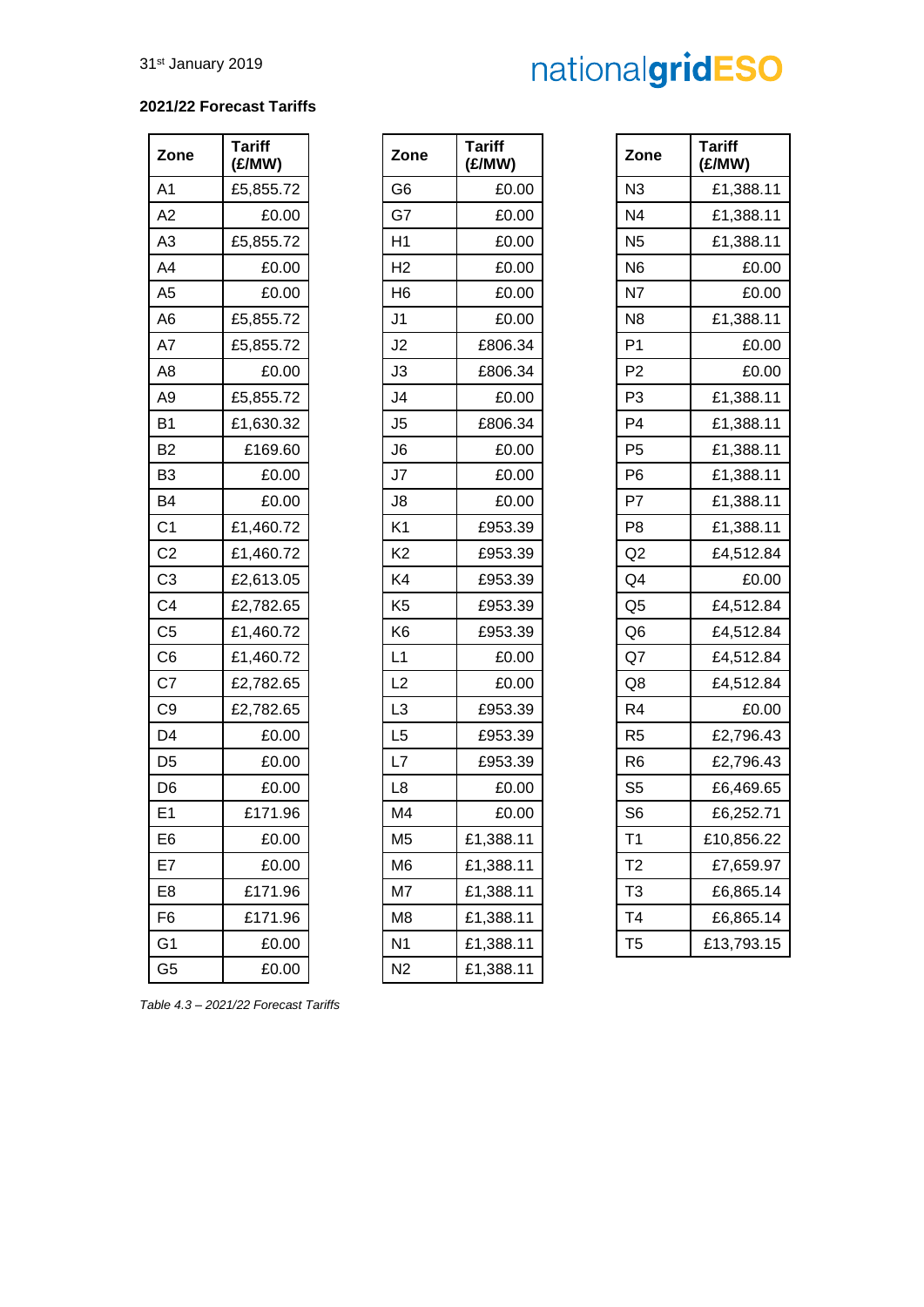#### **2022/23 Forecast Tariffs**

| Zone           | <b>Tariff</b><br>(£/MW) | Zone           | <b>Tariff</b><br>(£/MW) |
|----------------|-------------------------|----------------|-------------------------|
| A <sub>1</sub> | £5,406.02               | G6             | £0.00                   |
| A2             | £0.00                   | G7             | £0.00                   |
| A <sub>3</sub> | £5,406.02               | H <sub>1</sub> | £0.00                   |
| A4             | £0.00                   | H <sub>2</sub> | £0.00                   |
| A <sub>5</sub> | £0.00                   | H <sub>6</sub> | £0.00                   |
| A <sub>6</sub> | £5,406.02               | J1             | £0.00                   |
| A7             | £5,406.02               | J <sub>2</sub> | £1,147.56               |
| A <sub>8</sub> | £0.00                   | J3             | £1,147.56               |
| A <sub>9</sub> | £5,406.02               | J4             | £0.00                   |
| B <sub>1</sub> | £1,688.96               | J <sub>5</sub> | £1,147.56               |
| B <sub>2</sub> | £158.63                 | J6             | £0.00                   |
| B <sub>3</sub> | £0.00                   | J7             | £0.00                   |
| B <sub>4</sub> | £0.00                   | J8             | £0.00                   |
| C <sub>1</sub> | £1,530.33               | K <sub>1</sub> | £833.98                 |
| C <sub>2</sub> | £1,530.33               | K <sub>2</sub> | £833.98                 |
| C <sub>3</sub> | £2,641.15               | K4             | £833.98                 |
| C <sub>4</sub> | £2,799.79               | K <sub>5</sub> | £833.98                 |
| C <sub>5</sub> | £1,530.33               | K <sub>6</sub> | £833.98                 |
| C <sub>6</sub> | £1,530.33               | L1             | £0.00                   |
| C7             | £2,799.79               | L2             | £0.00                   |
| C <sub>9</sub> | £2,799.79               | L <sub>3</sub> | £833.98                 |
| D <sub>4</sub> | £0.00                   | L <sub>5</sub> | £833.98                 |
| D <sub>5</sub> | £0.00                   | L7             | £833.98                 |
| D <sub>6</sub> | £0.00                   | L8             | £0.00                   |
| E <sub>1</sub> | £160.26                 | M4             | £0.00                   |
| E6             | £0.00                   | M <sub>5</sub> | £1,195.30               |
| E7             | £0.00                   | M <sub>6</sub> | £1,195.30               |
| E <sub>8</sub> | £160.26                 | M7             | £1,195.30               |
| F6             | £160.26                 | M8             | £1,195.30               |
| G <sub>1</sub> | £0.00                   | N <sub>1</sub> | £1,195.30               |
| G5             | £0.00                   | N <sub>2</sub> | £1,195.30               |

| Zone           | <b>Tariff</b><br>(£/MW) | Zone           | <b>Tariff</b><br>(E/MW) | Zone           | <b>Tariff</b><br>(£/MW) |
|----------------|-------------------------|----------------|-------------------------|----------------|-------------------------|
| A1             | £5,406.02               | G <sub>6</sub> | £0.00                   | N <sub>3</sub> | £1,195.30               |
| A2             | £0.00                   | G7             | £0.00                   | N <sub>4</sub> | £1,195.30               |
| A3             | £5,406.02               | H1             | £0.00                   | N <sub>5</sub> | £1,195.30               |
| A4             | £0.00                   | H <sub>2</sub> | £0.00                   | N <sub>6</sub> | £0.00                   |
| A5             | £0.00                   | H <sub>6</sub> | £0.00                   | N7             | £0.00                   |
| A6             | £5,406.02               | J <sub>1</sub> | £0.00                   | N <sub>8</sub> | £1,195.30               |
| A7             | £5,406.02               | J2             | £1,147.56               | P <sub>1</sub> | £0.00                   |
| A8             | £0.00                   | J3             | £1,147.56               | P <sub>2</sub> | £0.00                   |
| Α9             | £5,406.02               | J4             | £0.00                   | P <sub>3</sub> | £1,195.30               |
| B1             | £1,688.96               | J5             | £1,147.56               | P <sub>4</sub> | £1,195.30               |
| B2             | £158.63                 | J <sub>6</sub> | £0.00                   | P <sub>5</sub> | £1,195.30               |
| B3             | £0.00                   | J7             | £0.00                   | P <sub>6</sub> | £1,195.30               |
| B4             | £0.00                   | J8             | £0.00                   | P7             | £1,195.30               |
| C1             | £1,530.33               | K <sub>1</sub> | £833.98                 | P <sub>8</sub> | £1,195.30               |
| C <sub>2</sub> | £1,530.33               | K <sub>2</sub> | £833.98                 | Q2             | £3,820.03               |
| C3             | £2,641.15               | K4             | £833.98                 | Q <sub>4</sub> | £0.00                   |
| C4             | £2,799.79               | K <sub>5</sub> | £833.98                 | Q <sub>5</sub> | £3,820.03               |
| C5             | £1,530.33               | K <sub>6</sub> | £833.98                 | Q <sub>6</sub> | £3,820.03               |
| C6             | £1,530.33               | L1             | £0.00                   | Q7             | £3,820.03               |
| C7             | £2,799.79               | L2             | £0.00                   | Q8             | £3,820.03               |
| C9             | £2,799.79               | L3             | £833.98                 | R <sub>4</sub> | £0.00                   |
| D4             | £0.00                   | L <sub>5</sub> | £833.98                 | R <sub>5</sub> | £2,395.40               |
| D5             | £0.00                   | L7             | £833.98                 | R <sub>6</sub> | £2,395.40               |
| D6             | £0.00                   | L <sub>8</sub> | £0.00                   | S <sub>5</sub> | £5,698.51               |
| E1             | £160.26                 | M4             | £0.00                   | S <sub>6</sub> | £5,496.19               |
| E6             | £0.00                   | M <sub>5</sub> | £1,195.30               | T <sub>1</sub> | £9,620.40               |
| E7             | £0.00                   | M <sub>6</sub> | £1,195.30               | T <sub>2</sub> | £6,791.72               |
| E8             | £160.26                 | M7             | £1,195.30               | T <sub>3</sub> | £6,065.78               |
| F6             | £160.26                 | M8             | £1,195.30               | T4             | £6,065.78               |
| G1             | £0.00                   | N <sub>1</sub> | £1,195.30               | T <sub>5</sub> | £12,367.60              |
| G5             | £0.00                   | N <sub>2</sub> | £1,195.30               |                |                         |

| <b>Tariff</b><br>(£/MW) | Zone           | <b>Tariff</b><br>(E/MW) |
|-------------------------|----------------|-------------------------|
| £0.00                   | N <sub>3</sub> | £1,195.30               |
| £0.00                   | N <sub>4</sub> | £1,195.30               |
| £0.00                   | N <sub>5</sub> | £1,195.30               |
| £0.00                   | N6             | £0.00                   |
| £0.00                   | N7             | £0.00                   |
| £0.00                   | N <sub>8</sub> | £1,195.30               |
| £1,147.56               | P <sub>1</sub> | £0.00                   |
| £1,147.56               | P <sub>2</sub> | £0.00                   |
| £0.00                   | P <sub>3</sub> | £1,195.30               |
| £1,147.56               | P <sub>4</sub> | £1,195.30               |
| £0.00                   | P <sub>5</sub> | £1,195.30               |
| £0.00                   | P <sub>6</sub> | £1,195.30               |
| £0.00                   | P7             | £1,195.30               |
| £833.98                 | P8             | £1,195.30               |
| £833.98                 | Q2             | £3,820.03               |
| £833.98                 | Q4             | £0.00                   |
| £833.98                 | Q <sub>5</sub> | £3,820.03               |
| £833.98                 | Q6             | £3,820.03               |
| £0.00                   | Q7             | £3,820.03               |
| £0.00                   | Q8             | £3,820.03               |
| £833.98                 | R <sub>4</sub> | £0.00                   |
| £833.98                 | R <sub>5</sub> | £2,395.40               |
| £833.98                 | R6             | £2,395.40               |
| £0.00                   | S5             | £5,698.51               |
| £0.00                   | S <sub>6</sub> | £5,496.19               |
| £1,195.30               | T1             | £9,620.40               |
| £1,195.30               | Т2             | £6,791.72               |
| £1,195.30               | T3             | £6,065.78               |
| £1,195.30               | T4             | £6,065.78               |
| £1,195.30               | T5             | £12,367.60              |

*Table 4.4 – 2022/23 Forecast Tariffs*

*Please note that the forecast figures shown in tables 4.2-4.4 are calculated using the current capability and transfer data as well as the current contracted background and analysed against forecast capex figures from the three onshore TO's. These figures are indicative and therefore subject to change.*